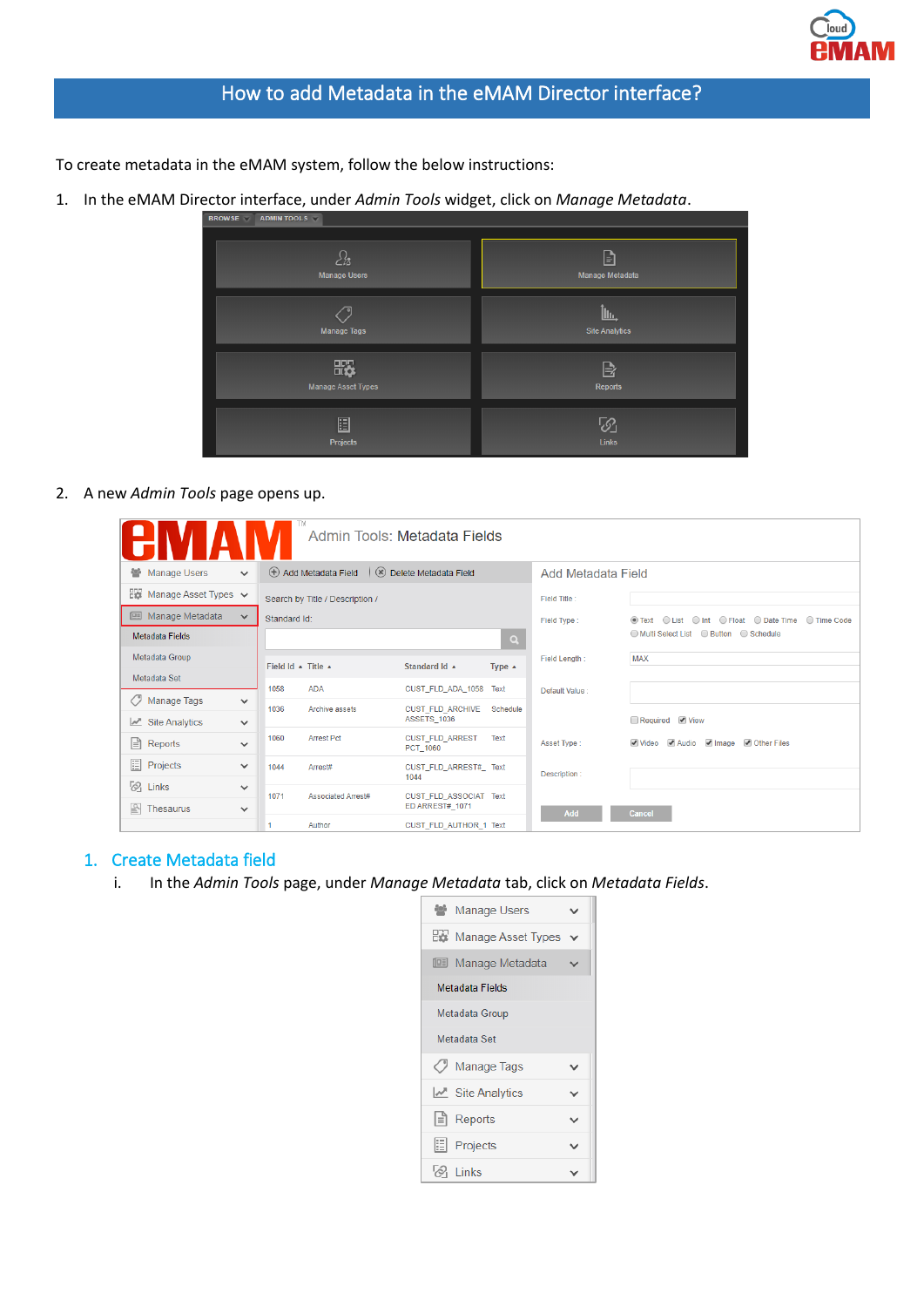

ii. To create a new metadata field, on the right panel, enter all the below details based on the metadata field type selected and click on *Add*.

| <b>Add Metadata Field</b> |                                                                                                |             |  |  |
|---------------------------|------------------------------------------------------------------------------------------------|-------------|--|--|
| Field Title:              | Approval status                                                                                |             |  |  |
| Field Type:               | ○ Text ⊙ List ○ Int ○ Float ○ Date Time ○ Time Code<br>◯ Multi Select List ◯ Button ◯ Schedule |             |  |  |
| List Values:              |                                                                                                | Add To List |  |  |
|                           | Approved x Rejected x Pending x On Hold x                                                      | 11          |  |  |
| Default Value:            |                                                                                                |             |  |  |
|                           | Required View                                                                                  |             |  |  |
| Asset Type:               | Video Audio VImage V Other Files                                                               |             |  |  |
| Description:              |                                                                                                | 4           |  |  |
| Add                       | Cancel                                                                                         |             |  |  |

- a. **Field Title**: Enter a metadata field title.
- b. **Field Type**: Choose from any of the below field type:
	- o **Text**: Select text radial button to create text metadata field type. Field length will by default display MAX (no limit for text characters). If you want to limit the text character length, key the character limit no.

| Field Type:   | O Text OList O Int O Float O Date Time O Time Code |
|---------------|----------------------------------------------------|
|               | ◯ Multi Select List ◯ Button ◯ Schedule            |
|               |                                                    |
| Feild Length: | <b>MAX</b>                                         |

o **List**: For list metadata field types, select *List* radial button and key in the variables that needs to be displayed as list and click *Add to List*. All the added variables will be displayed as list metadata field. Note: *Here you cannot multi select list values from the dropdown. To multi select list values, please use multi select list field type*.

| Field Type:  | ◯ Multi Select List ◯ Button ◯ Schedule |             |  |  |  |  |  |
|--------------|-----------------------------------------|-------------|--|--|--|--|--|
| List Values: |                                         | Add To List |  |  |  |  |  |
|              |                                         |             |  |  |  |  |  |
|              | Team x Project x Admin x                |             |  |  |  |  |  |

o **Int**: Select Int radial button to create int metadata field types. Key in a value to display as default value.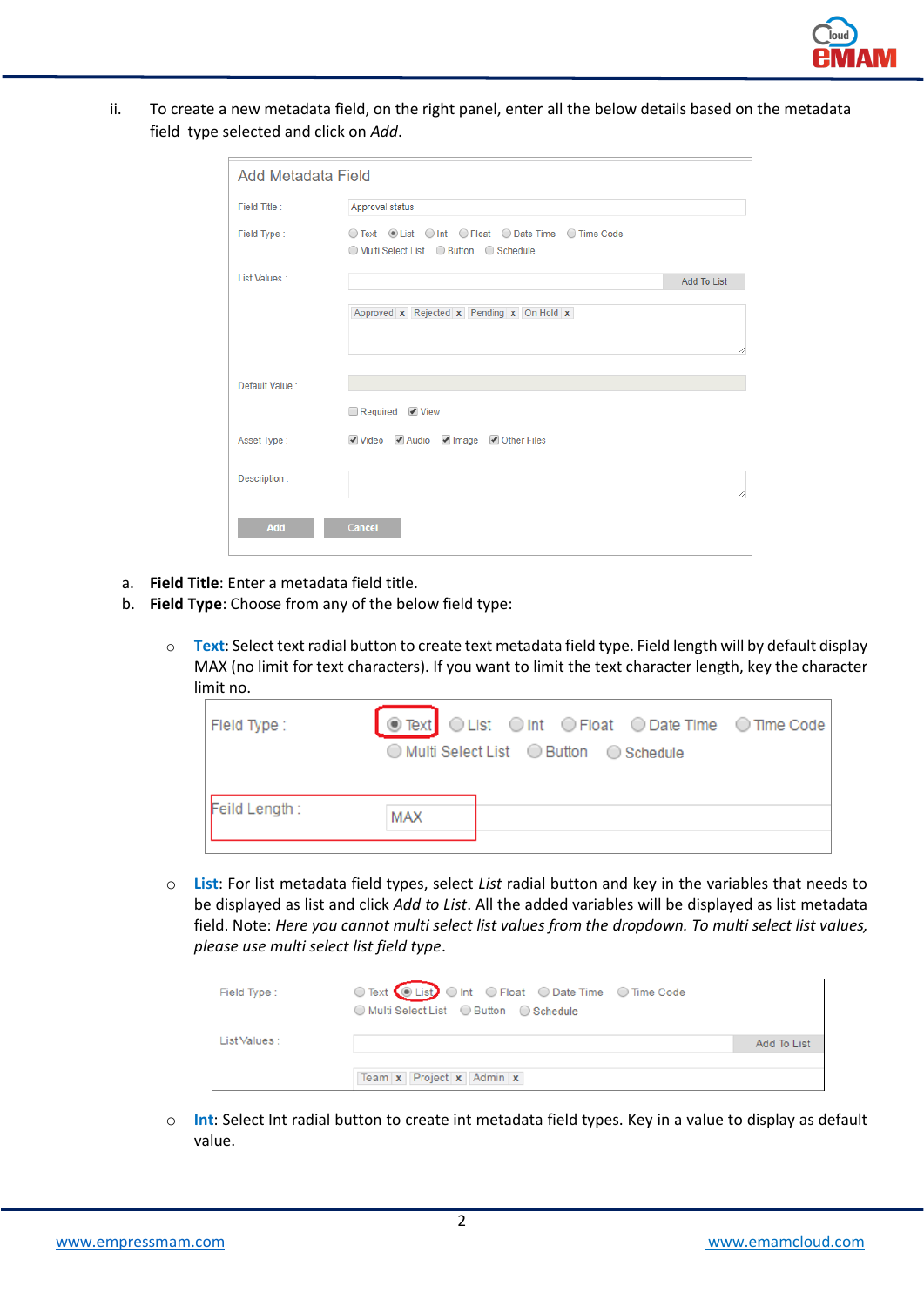| Field Type :   | ◯ Multi Select List ◯ Button ◯ Schedule |
|----------------|-----------------------------------------|
| Default Value: |                                         |

o **Float**: Use Float field type to display any default value or text.

| Field Type:    | ◯ Text  ◯ List  ◯ Int  ◯ Float  ◯ Date Time  ◯ Time Code<br>◯ Multi Select List ◯ Button ◯ Schedule |
|----------------|-----------------------------------------------------------------------------------------------------|
| Default Value: |                                                                                                     |

o **Date Time**: Use this option to display default Date and Time.

| Field Type:    | $\circledcirc$ |                  |                  |                |                |                |                | ⊙ Text O List O Int O Float O Date Time O Time Code |
|----------------|----------------|------------------|------------------|----------------|----------------|----------------|----------------|-----------------------------------------------------|
| Default Value: |                | 13-Jun-2017      |                  |                |                |                |                |                                                     |
|                | 4              | <b>JUN</b>       |                  | 2017           |                | $\rightarrow$  |                |                                                     |
|                | SU             | <b>MO</b>        | TU               | WE             | TH             | <b>FR</b>      | <b>SA</b>      |                                                     |
| Asset Type:    |                |                  |                  |                | 1              | $\overline{2}$ | $\overline{3}$ | er Files                                            |
| Description:   | $\overline{4}$ | $5 \overline{5}$ | $6 \overline{6}$ | $\overline{7}$ | $\overline{8}$ | $\dot{9}$      | 10             |                                                     |
|                | 11             | 12               | 13               | 14             | 15             | 16             | 17             |                                                     |
| Add            | 18             | 19               | 20               | 21             | 22             | 23             | 24             |                                                     |
|                | 25             | 26               | 27               | 28             | 29             | 30             |                |                                                     |

o **Time code**: Use this option to display default timecode.

| Field Type:     | ○ Text ○ List ○ Int ○ Float ○ Date Time ● Time Code<br>◯ Multi Select List ◯ Button ◯ Schedule |
|-----------------|------------------------------------------------------------------------------------------------|
| Default Value : | 00:01:02:222                                                                                   |

o **Multi Select List**: Enable *Multi Select List* option to multi select items from list metadata fields. You can add new values to the list *Add to List* option.

| Field Type:  | ○ Text ○ List ○ Int ○ Float ○ Date Time ○ Time Code<br>■ Multi Select List C Button C Schedule |                    |
|--------------|------------------------------------------------------------------------------------------------|--------------------|
| List Values: |                                                                                                | <b>Add To List</b> |
|              | Project A x Project B x Project C x Project D x                                                |                    |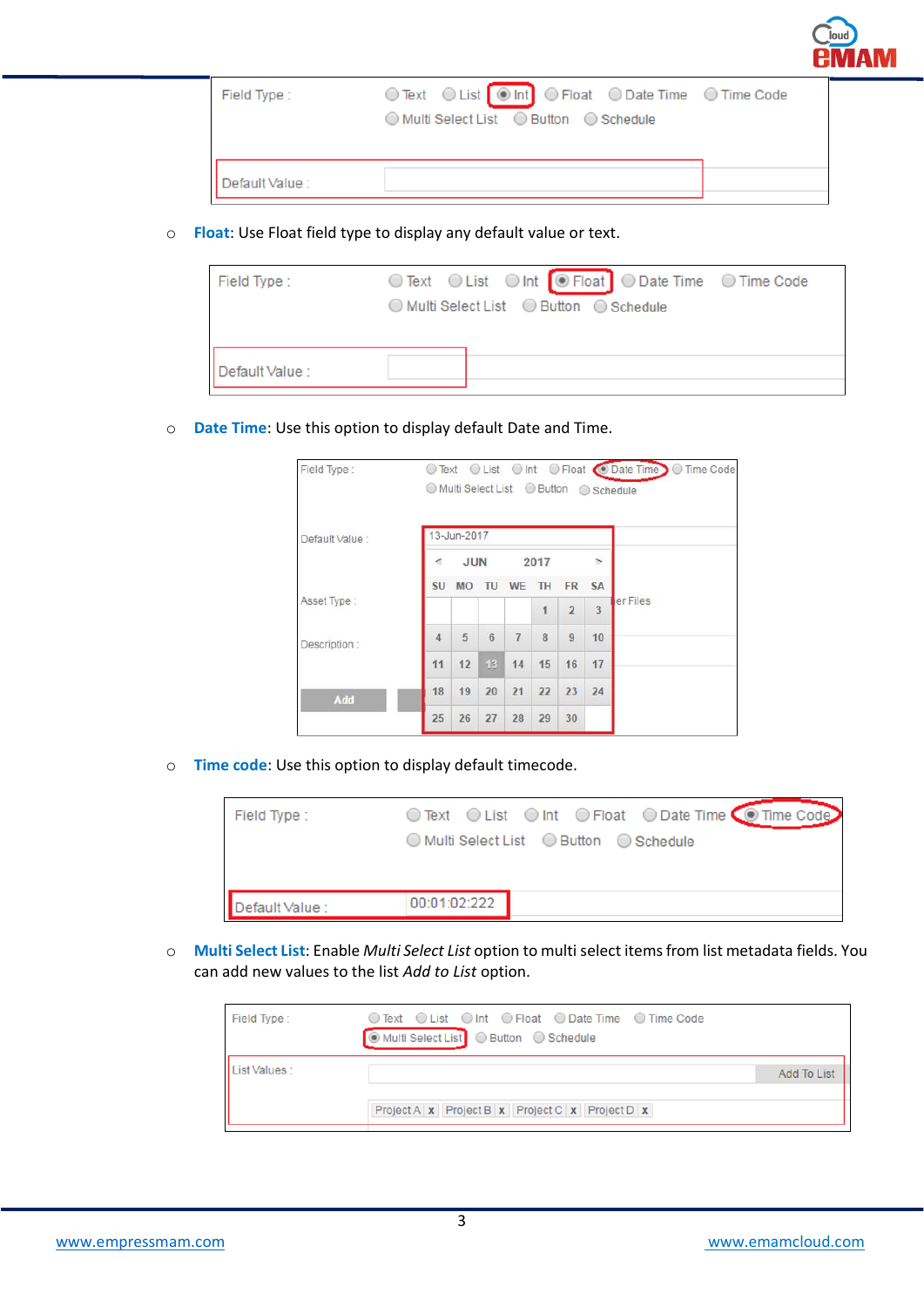

o **Button**: To create a button metadata field type, enable *Button* Field type radial button. Key in a button name and button description.

| Field Title: |                                                     |
|--------------|-----------------------------------------------------|
|              | ○ Text © List © Int O Float © Date Time © Time Code |

Select a *Button type* by clicking on any of the below radial button. You can create 2 types of buttons to streamline and automate your workflows:

➢ **Server**: Server-side button metadata is used to trigger workflows that have been defined under Workflow of the Super Admin interface.

Multiple workflows can be configured to a single server-side button type. With the eMAM server-side button, you can set up a metadata button to trigger any type of workflow on the eMAM server with a single click. Using the workflow configuration settings, and a little programming, you set any workflow including delivery, publishing, and archive to any of the numerous API interconnected systems. Send metadata, JSON, XML, and so forth as HTTP POST.

| Add Metadata Field         |                                                                                 |
|----------------------------|---------------------------------------------------------------------------------|
| Field Title:               |                                                                                 |
| Field Type:                | ○ Text ○ List ○ Int ○ Float ○ Date Time ○ Time Code<br>Multi Select List Button |
| <b>Button Name:</b>        | <b>ABC</b>                                                                      |
| <b>Button Description:</b> | Change author name to Kim                                                       |
| Button Type:               | Server DClient                                                                  |
| Default Value:             |                                                                                 |
|                            | ■ Required ■ View                                                               |
| Asset Type:                | ■ Video ■ Audio ■ Image ■ Other Files                                           |
| Add                        | Cancel                                                                          |

The button will be visible in the Metadata widget of the Director interface. And when this button is clicked, workflows that have been configured will be triggered. *For more details refer Super Admin doc-Workflow section.*

| <b>METADATA</b><br><b>FILE VERSION</b><br><b>EBIN</b><br>$\overline{\phantom{a}}$ |                                  |  |  |  |  |
|-----------------------------------------------------------------------------------|----------------------------------|--|--|--|--|
| <b>Embedded metadata</b><br>Info                                                  | <b>Production</b><br><b>Tags</b> |  |  |  |  |
| <b>FIELD NAME</b>                                                                 | <b>FIELD VALUE</b>               |  |  |  |  |
| <b>Producer</b>                                                                   | <b>Button Metadata</b><br>œ      |  |  |  |  |
| <b>Production Button1</b>                                                         | <b>Fire Workflow</b>             |  |  |  |  |
|                                                                                   |                                  |  |  |  |  |
|                                                                                   |                                  |  |  |  |  |
|                                                                                   |                                  |  |  |  |  |
|                                                                                   |                                  |  |  |  |  |
|                                                                                   | <b>Save Metadata</b>             |  |  |  |  |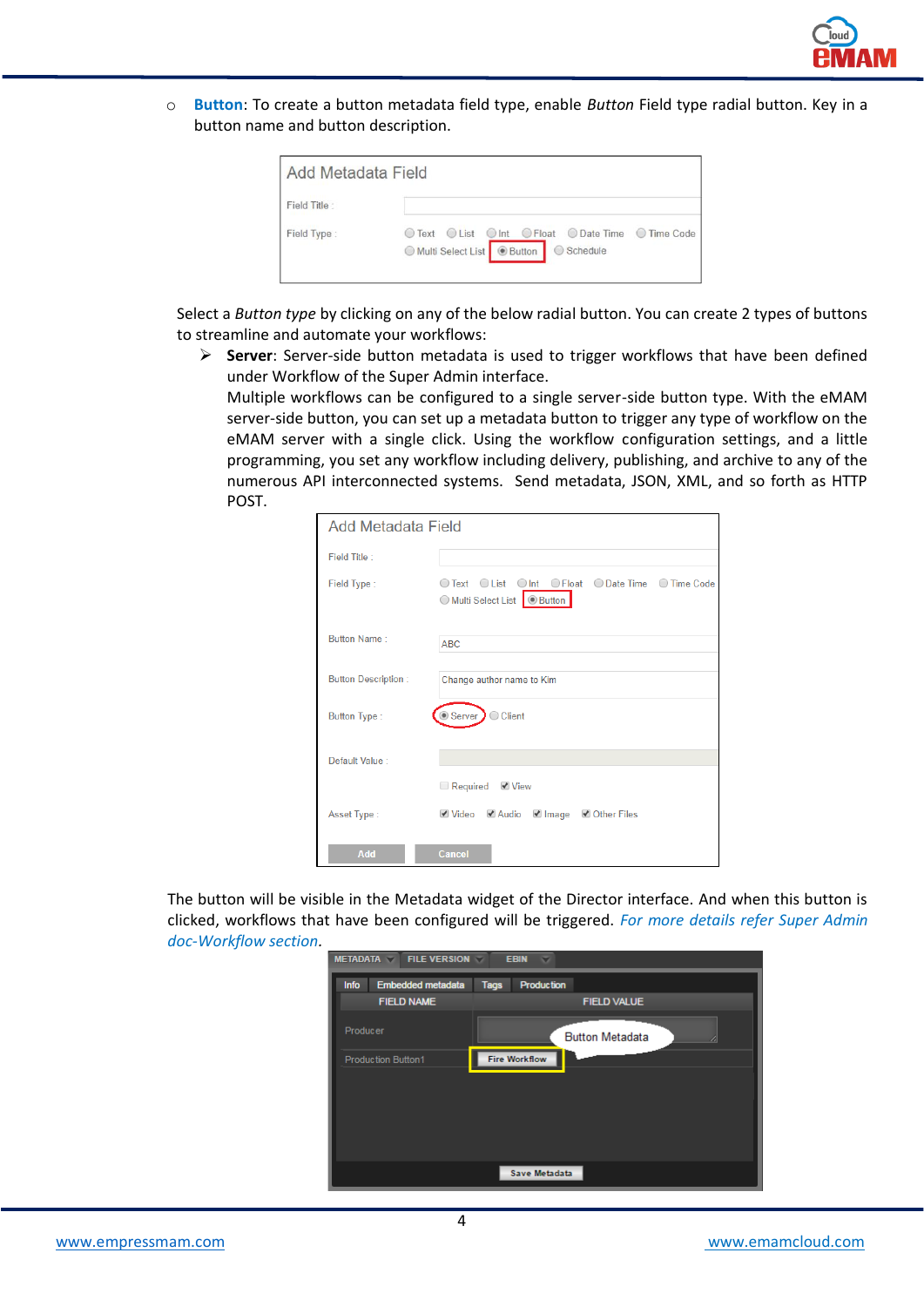

➢ **Client**: Client button types are not connected to workflows. Instead Client-side button click can execute any JavaScript code that is provided in the script input area while creating this button. With the eMAM client-side button and a little bit of Java scripting, eMAM gives you the ability to interact with your desktop applications running in your MAC/PC client workstation directly from eMAM Director. The client-side button can pass your media metadata to another application.

The system, basic, custom and embedded metadata values can be entered in the dropdown field. This will a global value representing the value associated with any asset.

| Button Name:        | work <sub>4</sub>                                                              |                  |
|---------------------|--------------------------------------------------------------------------------|------------------|
| Button Description: | opens the assets virtual path.                                                 | r                |
| Button Type:        | Server @ Client                                                                |                  |
| Client Script:      | <b>Metadata Values</b><br>File Name                                            | Insert<br>$\sim$ |
|                     | window.open('%e_FILE_FullLowResVirtualPath%', '_blank'){                       |                  |
|                     | This global value will be replaced by the<br>actual Asset Low Res Virtual Path |                  |
|                     |                                                                                | p.               |

When the button is generated in the Metadata widget, these metadata values will be replaced with the corresponding asset metadata values of the loading asset.

And when this button is clicked, the JavaScript code with the corresponding asset metadata values will be executed. This button can be used to make the system play with the asset data and JavaScript as the user pleases.

For e.g. It can be used to save the metadata of an asset in a text format, or open an original asset in a separate window, or make an asset open in a separate application depending on the user's ability to play with JavaScript.

o **Schedule:** Use *Schedule* Metadata field type to schedule triggers for a workflow at a specific date and time.

| Field Title: | <b>Expiry Date</b>                                                                             |  |  |  |  |  |  |  |
|--------------|------------------------------------------------------------------------------------------------|--|--|--|--|--|--|--|
| Field Type:  | ◯ Text ◯ List ◯ Int ◯ Float ◯ Date Time ◯ Time Code<br>◯ Multi Select List ◯ Button   Schedule |  |  |  |  |  |  |  |
| Asset Type:  | Video Audio Image Other Files                                                                  |  |  |  |  |  |  |  |
| Description: |                                                                                                |  |  |  |  |  |  |  |

Schedule metadata field is visible under a Metadata Group in the Metadata widget where you can set the time and date for workflow trigger.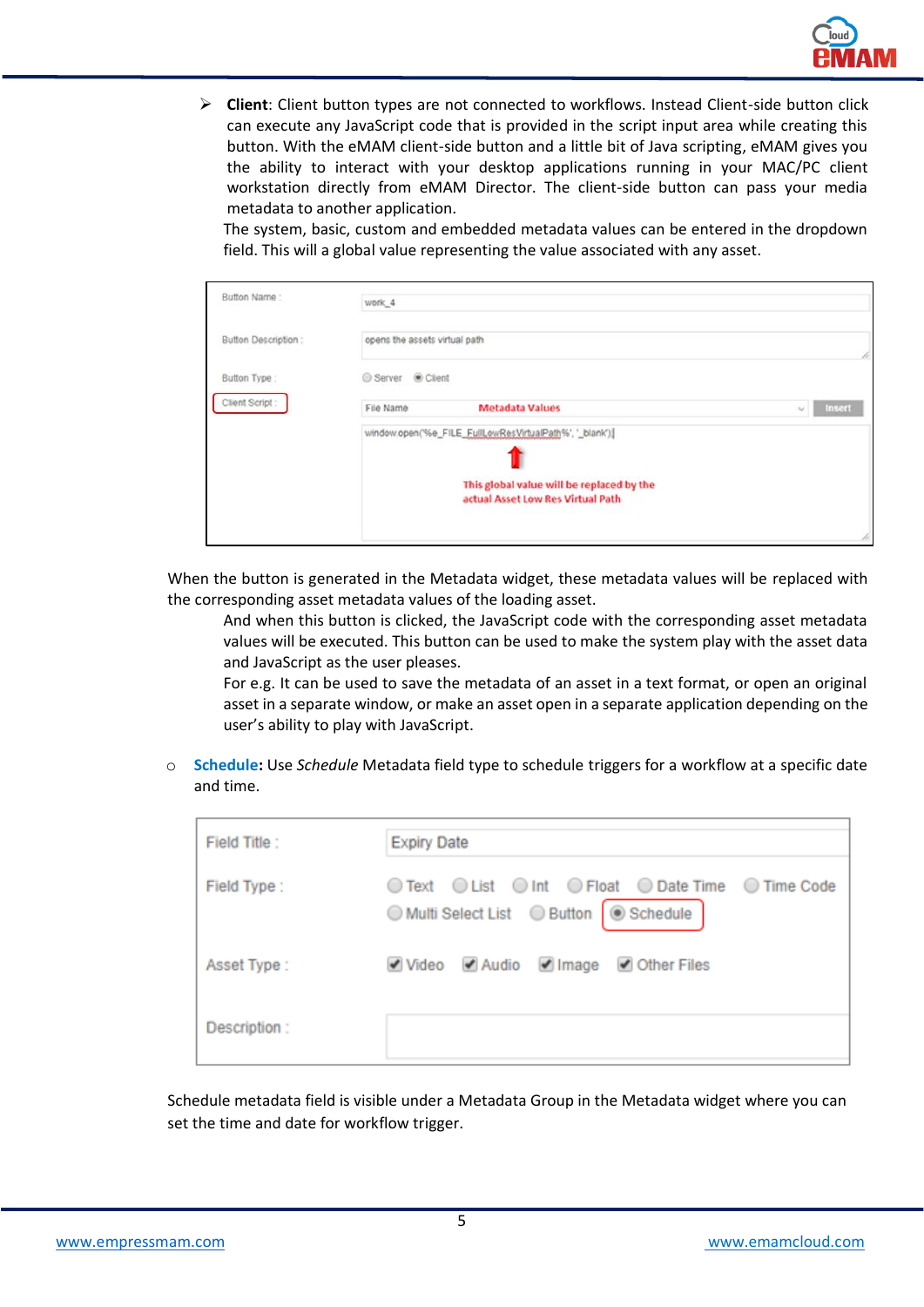| <b>SEARCH FILTER</b><br><b>METADATA</b><br>$\overline{\phantom{a}}$ |                                   |                      |                    |   |
|---------------------------------------------------------------------|-----------------------------------|----------------------|--------------------|---|
| Embedded metadata                                                   | <b>DIST Series</b><br><b>Tags</b> | <b>DIST Delivery</b> | <b>Task Report</b> | 5 |
| <b>DIST-SEASON</b>                                                  |                                   |                      |                    |   |
| <b>DIST-SEASON LANGUAGE</b>                                         |                                   |                      |                    |   |
| <b>DIST-SEASON TYPE</b>                                             |                                   |                      |                    |   |
| <b>DIST-SEASON FRAME RATE</b>                                       |                                   |                      | a                  |   |
| <b>Expiry Date</b>                                                  | 19-Feb-2019                       | 08:00                | X                  |   |
|                                                                     | <b>Save Metadata</b>              |                      |                    |   |

To know more about Schedule workflow, refer *Super Admin Console User Guide 5.1*

- c. **Default Value** The value which should be displayed by default for the custom metadata field. For example, if there is a field of type int called duration, you can set the value of "10" as the default value for the duration.
	- ➢ Required- Enable this checkbox if this metadata field is mandatory
	- ➢ View- Enable this checkbox if this metadata field needs to be visible
- d. **Asset Type** Choose the radial button for the type of assets: video/audio/image/other files.
- iii. Newly created metadata field gets listed in the middle panel.

|                                            | $\bigoplus$ Add Metadata Field $\bigotimes$ Delete Metadata Field |                                         |                  |                                            |  |         |  |
|--------------------------------------------|-------------------------------------------------------------------|-----------------------------------------|------------------|--------------------------------------------|--|---------|--|
|                                            | Search by Title / Description / Standard Id:                      |                                         |                  |                                            |  |         |  |
|                                            |                                                                   |                                         |                  |                                            |  | $\circ$ |  |
| Field Id $\rightarrow$ Title $\rightarrow$ |                                                                   | Standard $\mathsf{Id}$ $\blacktriangle$ | Type $\triangle$ | Default Value ▲                            |  |         |  |
| 13                                         | Approval status                                                   | CUST FLD APPROVAL<br>STATUS 13          | List             | Approved, Rejected, Pe /<br>nding, On Hold |  |         |  |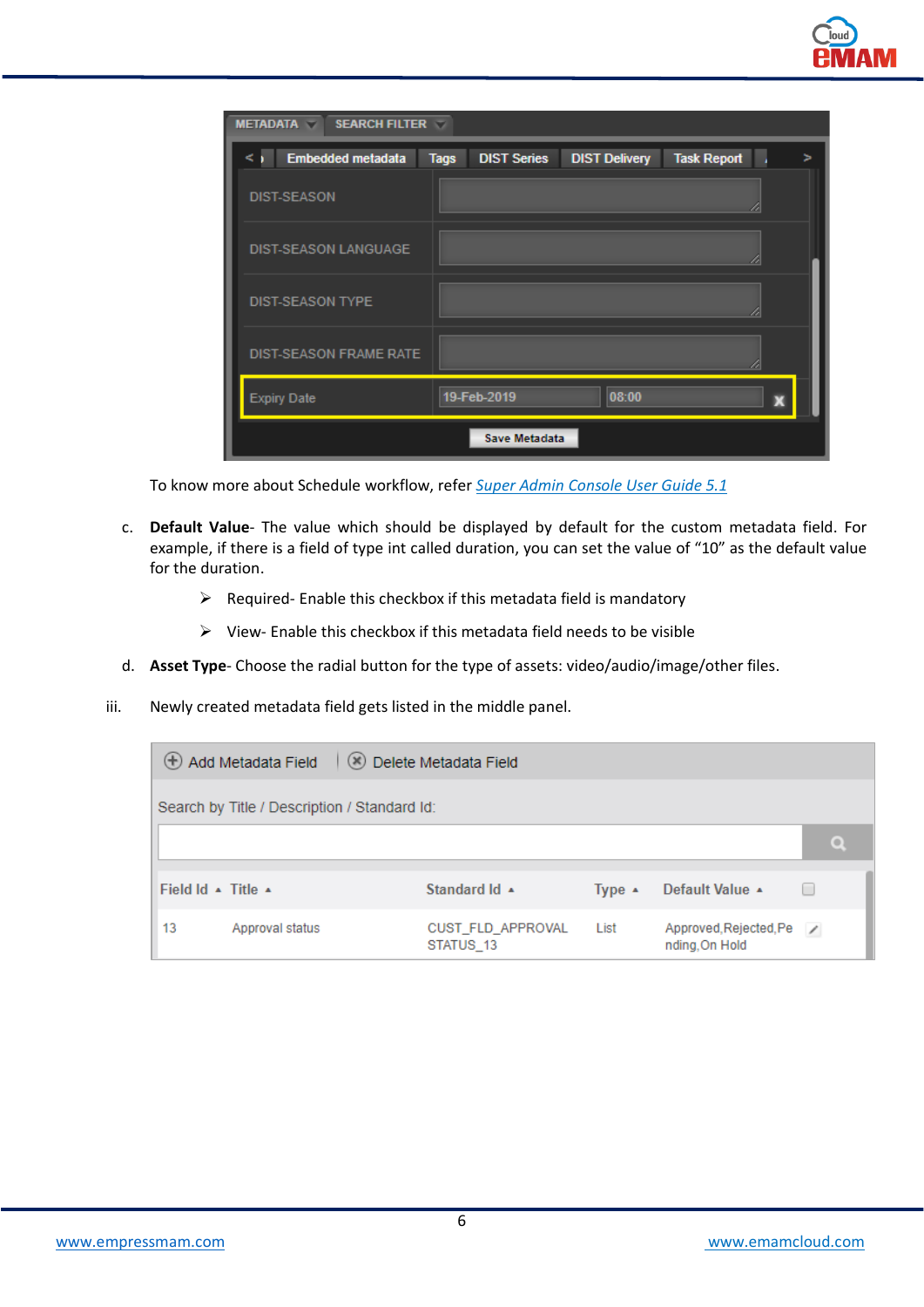

# 2. Create Metadata Group

*Custom metadata* can be organized into *Metadata groups*. Each user group can be assigned different permissions to restrict the Update and View permissions for the metadata fields inside the group. The metadata groups can be assigned to different user groups which would control permissions for users in those groups.

i. Under *Manage Metadata* tab, click on *Metadata Group*.



ii. Enter the metadata group details. Enter group name, description, assign permissions (View Metadata and Update Metadata), select and assign metadata fields to it. Click on *Add* button.

| Group Name:                   |             | <b>Dublin Core</b>                                                                                                       |                 |                                     |             |                                                                       |
|-------------------------------|-------------|--------------------------------------------------------------------------------------------------------------------------|-----------------|-------------------------------------|-------------|-----------------------------------------------------------------------|
| Description:                  |             |                                                                                                                          |                 |                                     |             |                                                                       |
| Permissions:                  |             | View Metadata                                                                                                            | Update Metadata |                                     |             |                                                                       |
|                               |             | <b>Metadata Fields Selected</b>                                                                                          |                 |                                     |             | Metadata Fields Available                                             |
| Name<br>m                     | <b>Type</b> | <b>Description</b>                                                                                                       |                 | Name                                | <b>Type</b> | <b>Description</b>                                                    |
| Contributor                   | Text        | Content Contributor(s)                                                                                                   |                 | Approval<br>status                  | List        |                                                                       |
| Copyright<br>Notice<br>Resize | Text        | Information about rights<br>held in and over the<br>resource                                                             | $\gg$           | Certifictae                         | Text        | Online rights<br>management certificate                               |
| Coverage                      | Text        | Scope of content                                                                                                         | $\ll$           | Marked                              | List        | Indicates that this is a<br>rights managed<br>resource                |
| $\hat{C}$ Format              | Text        | The file format used<br>when saving the<br>resource.                                                                     |                 | Owner                               | Text        | An unordered array<br>specifying the legal<br>owner(s) of a resource. |
| $\hat{\phantom{a}}$ Keywords  | Text        | An unordered array of<br>descriptive phrases or<br>keywords that specify<br>the topic of the content<br>of the resource. |                 | <b>Rights Usage</b><br><b>Terms</b> | Text        | <b>Text instructions on</b><br>how a resource can be<br>legally used. |
| Publisher                     | Text        | Name of the publisher                                                                                                    |                 | Web<br>Statement                    | Text        | The location of a web<br>page describing the<br>owner and/or rights   |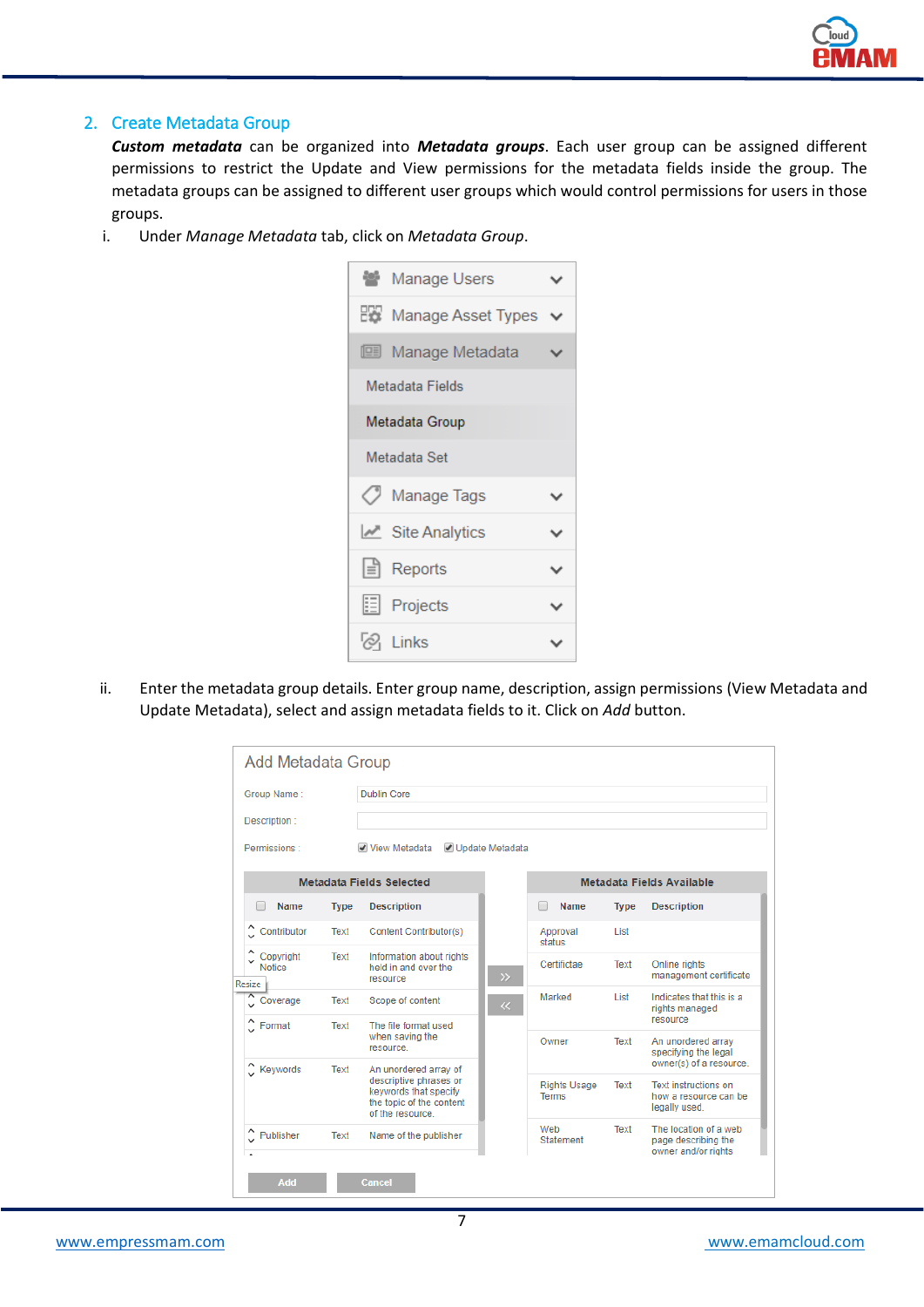

# 3. Create Metadata Set

The *metadata groups* in turn can be organized into different *metadata sets*. A metadata set contains metadata groups, which contain metadata fields. Each metadata set can be assigned to an Asset or a Project or a Category.

i. Under *Manage Metadata* tab, now click on *Metadata Set*.



ii. Enter metadata set name, description, choose set type (*Asset, Project or Category*) and select and assign metadata groups to it. Click on *Add*.

| <b>Add Metadata Set</b>              |                      |           |          |                           |
|--------------------------------------|----------------------|-----------|----------|---------------------------|
| Set Name:                            | <b>Asset Details</b> |           |          |                           |
| Description:                         |                      |           |          |                           |
| Set Type:                            | ◉ Asset              | ◯ Project | Category |                           |
| <b>Metadata Groups Selected</b>      |                      |           |          | Metadata Groups Available |
| Name<br>$\Box$                       | <b>Description</b>   |           |          |                           |
| C Dublin Core                        |                      |           |          |                           |
| $\hat{\downarrow}$ Rights Management |                      |           |          |                           |
|                                      |                      |           | $\gg$    | Empty                     |
|                                      |                      |           | $\ll$    |                           |
|                                      |                      |           |          |                           |
|                                      |                      |           |          |                           |
|                                      |                      |           |          |                           |
|                                      |                      |           |          |                           |
|                                      |                      |           |          |                           |
| Add                                  | Cancel               |           |          |                           |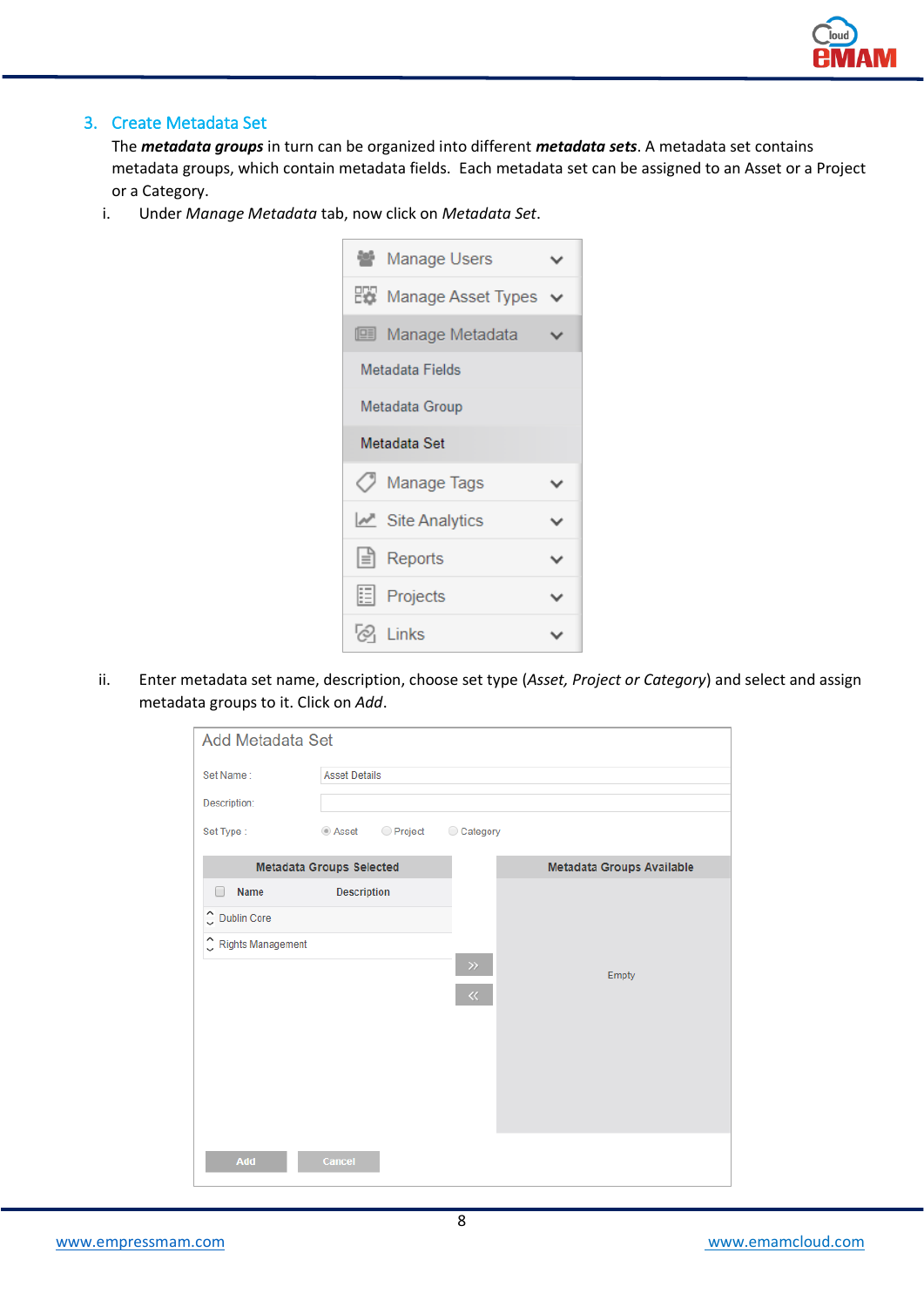

The Metadata widget displays the asset's info, embedded metadata, custom metadata and tags for the selected asset.

| <b>METADATA</b>                         |                                                                   |  |
|-----------------------------------------|-------------------------------------------------------------------|--|
| <b>Embedded metadata</b><br><b>Info</b> | <b>Tags</b><br><b>Task Report</b><br><b>Archive schedule</b><br>> |  |
| Title:                                  | <b>IMG 6318</b>                                                   |  |
| Description:                            |                                                                   |  |
| Author:                                 | ajish@empressmam.com                                              |  |
| Uploaded on:                            | 27-Jan-2020                                                       |  |
| Uploaded by:                            | Ajish Prabhakar                                                   |  |
| Metadata Set:                           | <b>Admin</b>                                                      |  |
| Asset status:                           | <b>Nearline</b>                                                   |  |
| Projects:                               |                                                                   |  |
| Categories:                             | Uncategorized $\Box$                                              |  |
| <b>MD5</b> checksum:                    |                                                                   |  |
|                                         | Update                                                            |  |
|                                         |                                                                   |  |
|                                         |                                                                   |  |

• **Info tab**: Info tab displays below information about an asset. *Title, Description, Author* and *Metadata Set* can be edited. After editing, the user must click UPDATE button to save the changes.

| <b>TIMELINE PREVIEW</b><br>v            | <b>METADATA</b>                     |                                          |           |   |
|-----------------------------------------|-------------------------------------|------------------------------------------|-----------|---|
| <b>Info</b><br><b>Embedded metadata</b> | <b>Tags</b>                         | <b>New Metadata Group</b>                | anuroop m | ъ |
| Title:                                  | VID-20150224-WA0000                 |                                          |           |   |
| Description:                            |                                     |                                          |           |   |
| Author:                                 |                                     |                                          |           |   |
| Uploaded on:                            | 19-Mar-2018                         |                                          |           |   |
| Uploaded by:                            | <b>Bibin Frank</b>                  |                                          |           |   |
| Metadata Set:                           | <b>New Metadata Set</b>             |                                          |           |   |
| Asset status:                           | <b>Online</b>                       |                                          |           |   |
| Projects:                               | t. WINS                             |                                          |           |   |
| Categories:                             | <b>TRANSFER\WhatsApp Video</b><br>帀 | <b>RINCY BACKUP\RINCY\PERSONAL\PHONE</b> |           |   |
| MD5 checksum:                           |                                     |                                          |           |   |
|                                         | <b>Update</b>                       |                                          |           |   |

• **Embedded Metadata**: Embedded metadata is extracted by the system at ingest and is **non-editable**. These are technical and camera information about an asset, including file name, format, and size, bit rate, format information etc. Embedded metadata can scroll for several pages depending upon the type of asset.

| <b>METADATA</b>                   |                                                              |   |
|-----------------------------------|--------------------------------------------------------------|---|
| Embedded metadata<br>Info         | <b>Tags</b><br><b>Task Report</b><br><b>Archive schedule</b> | > |
| <b>Field name</b>                 | <b>Field value</b>                                           |   |
|                                   | <b>Exif</b>                                                  |   |
| exif:ExposureBiasV<br>alue        | 0/3                                                          |   |
| exif:ExposureMode                 | $\mathbf{0}$                                                 |   |
| exif:ExposureTime                 | 1/15                                                         |   |
| exif:FileSource                   | 3                                                            |   |
| exif:Flash                        | 25                                                           |   |
| exif:FlashPixVersio<br>n          | 48, 49, 48, 48                                               |   |
| exif:FNumber                      | 34/10                                                        |   |
| exif:FocalLength                  | 5000/1000                                                    |   |
| exif:FocalPlaneRes<br>olutionUnit | $\overline{2}$                                               |   |
|                                   |                                                              |   |